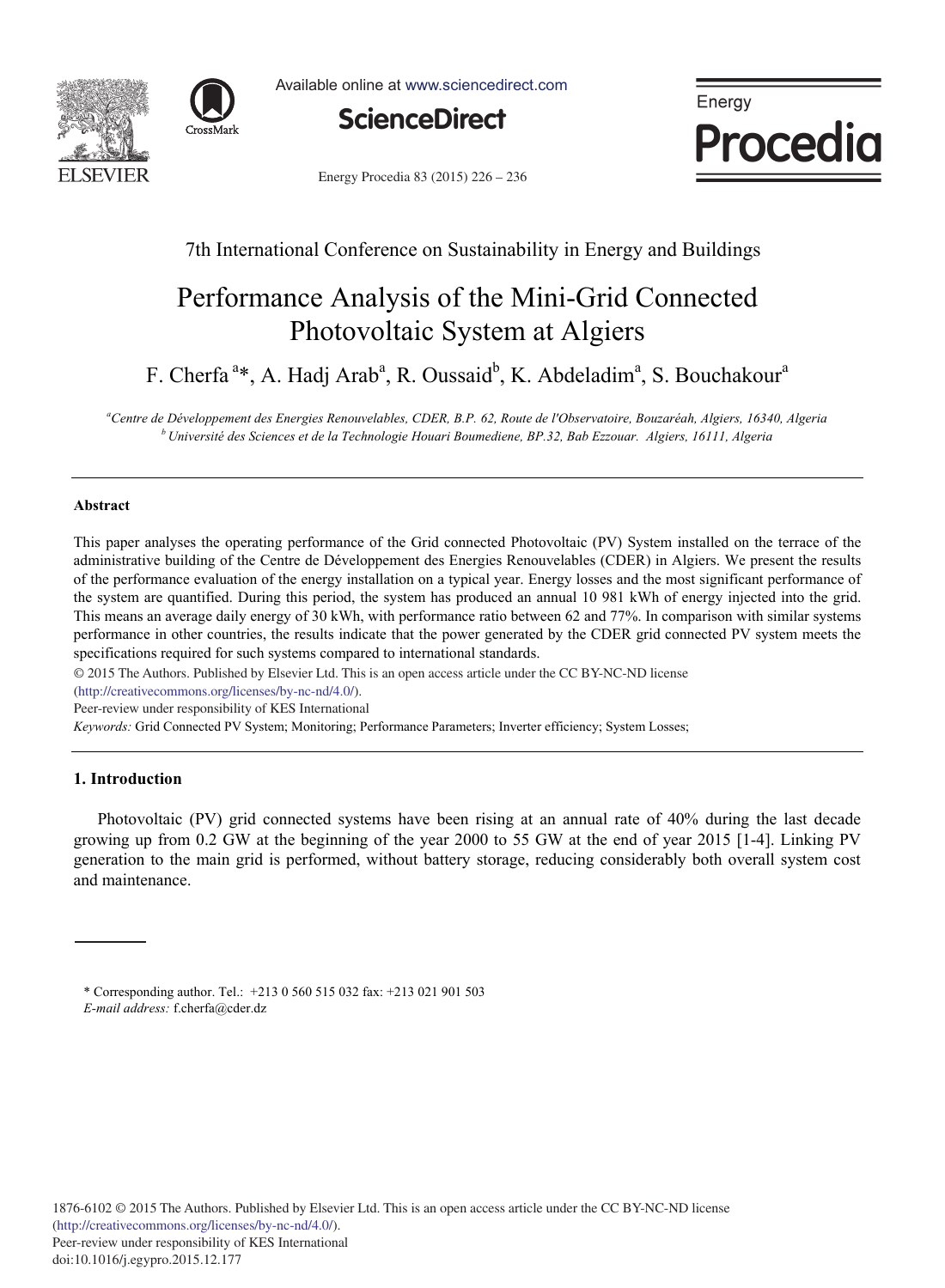The use of appropriate performance parameters facilitates the assessment of energy efficiency of PV systems connected to the grid that can be different by design, technology or geographic location [5-11].

Algeria is a country with a privileged solar resource, which has already implemented stand-alone photovoltaic power systems in isolated areas [12-14]. In 2012, Algeria began a process of green power by launching an ambitious program of development of renewable energy and energy efficiency. This program consists of installing a renewable power of nearly 22 000MW between 2012 and 2030, will be dedicated to cover the national demand for electricity. In April 2014, a law concerning the energy feed-in tariff for photovoltaic installations over 1MW was promulgated. By 2030, about 40% of the production of electricity for domestic consumption is from renewable sources.

 The grid connected photovoltaic system installed in 2004 at CDER is a pilot project whose main objective is to gain experience in the design, monitoring and maintenance and allow to show the benefits of this innovative technology. This system was one of the first implementations in Algeria. Monitoring of the plant, allows the analysis and quantification performance. It also permits:

- x To develop a database of radiometric and electrical data recorded from the operation of the plant to calculate all parameters of performance such as energy produced by the PV generator and the energy injected into the grid.
- To study and analyze system performance according to international standards in order to optimize the design and predict the energy injected into the grid for a given PV power and for a given site

In this paper, we will use the coefficients of performance established by the International Atomic Energy Agency Photovoltaic Power Systems Program and described in IEC61724. We assess three performance parameters of this standard to define the overall system performance compared to the impact of energy production, solar resources, and all system losses. These parameters include the final PV system yield, reference yield, and performance ratio.

#### **2. System description and monitoring system**

The Grid-Connected PV system is installed on the roof of the CDER administration building, as shown in fig.1. The PV generator is composed of 90 mono-crystalline modules (Isofoton 106) coupled with 03 single-phase inverters (Ingecon 2.5). Each inverter is connected to 220V a phase, 50 Hz low-voltage grid. The generator is composed of three fields of 30 modules each. Each field of thirty modules consists of two parallel branches of 15 modules in series with a tilt angle of 29°C. The azimuth angle of the generator is 15 °C South-West according to the orientation of the building. The electrical module provides a short circuit current of 6.54A and open circuit voltage of 21.6 V, a current of maximum power point (IMPP) of 6.1A and a voltage of maximum power point ( $V_{\text{MPP}}$ ) of 17.4V. Under these conditions, the nominal power of the PV array is around 9540 Wp.

 The inverter can input a maximum current of 16A, voltage that varies between 125-450V with frequency of 50 Hz.



Fig. 1. PV array